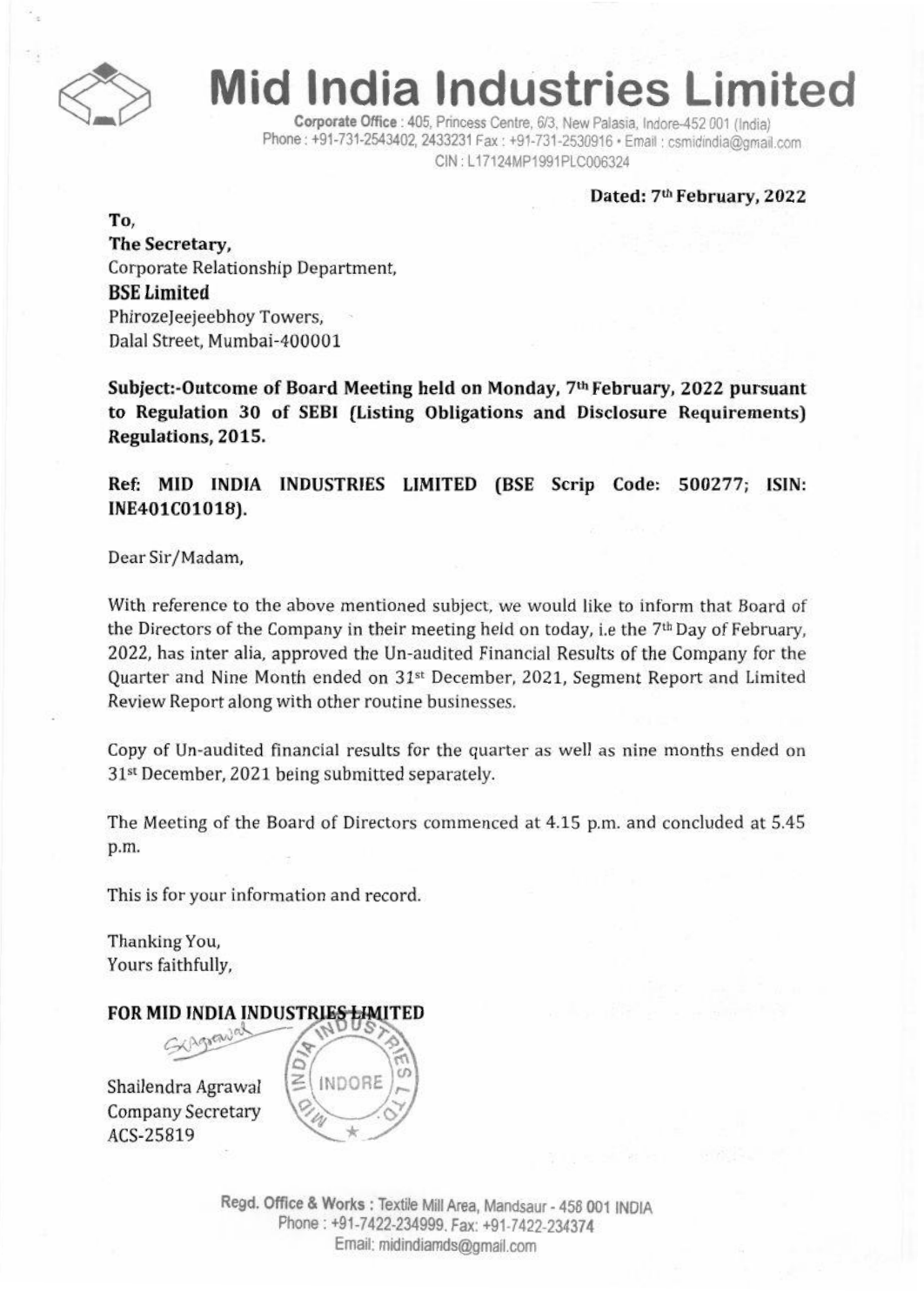

# **Mid India Industries Limited**

Corporate Office : 405, Princess Centre, 6/3, New Palasia, Indore-452 001 (India) Phone: +91-731-2543402, 2433231 Fax: +91-731-2530916 · Email: csmidindia@gmail.com CIN : L17124MP1991PLC006324

Dated: 7th February, 2022

To, The Secretary, Corporate Relationship Department. **BSE Limited** Phirozeleejeebhoy Towers. Dalal Street. Mumbai-400001

Subject:- Submission of Un-Audited Financial Results for the Quarter and Nine Month ended on 31<sup>st</sup> December, 2021 as per Regulation 33 of the SEBI (Listing Obligations and Disclosure Requirements) Regulation. 2015.

Ref: MID INDIA INDUSTRIES LIMITED (BSE Scrip Code: 500277; ISIN: INE401COI018)

Dear Sir/Madam.

This is in continuation of our letter dated 28th January. 2022 regarding information of Board Meeting for consideration and approval of un-audited Financial Results for the quarter as well as nine months ended 31st December, 2021.

In Compliance with Regulation 33 of the SEBI (Listing Obligations and Disclosure Requirements) Regulation 2015. we are pleased to submit Un-audited Financial Results for the quarter and Nine Month ended 31st December. 2021 duly approved by the Board at its meeting held today i.e. on 7'h February. 2022 along with Limited Review Report given by the Statutory Auditors of the Company. as required under the above said Regulations.

Further. copy of Un-Audited Financial Statements shall also be submitted in XBRLmode (Excel Template provided by Exchange) within 24 hours from the conclusion of Board Meeting.

The above results shall also be uploaded on the Company's website at www.midindiaindustries.com and on the website of the Stock Exchange at www.bseindia.com. Further the extract of aforesaid results will also be published in one Hindi (vernacular) and widely circulated English Newspaper.



Regd. Office & Works : Textile Mill Area. Mandsaur - 458 001 INDIA Phone: +91-7422-234999. Fax: +91-7422-234374 Email: midindiamds@gmail.com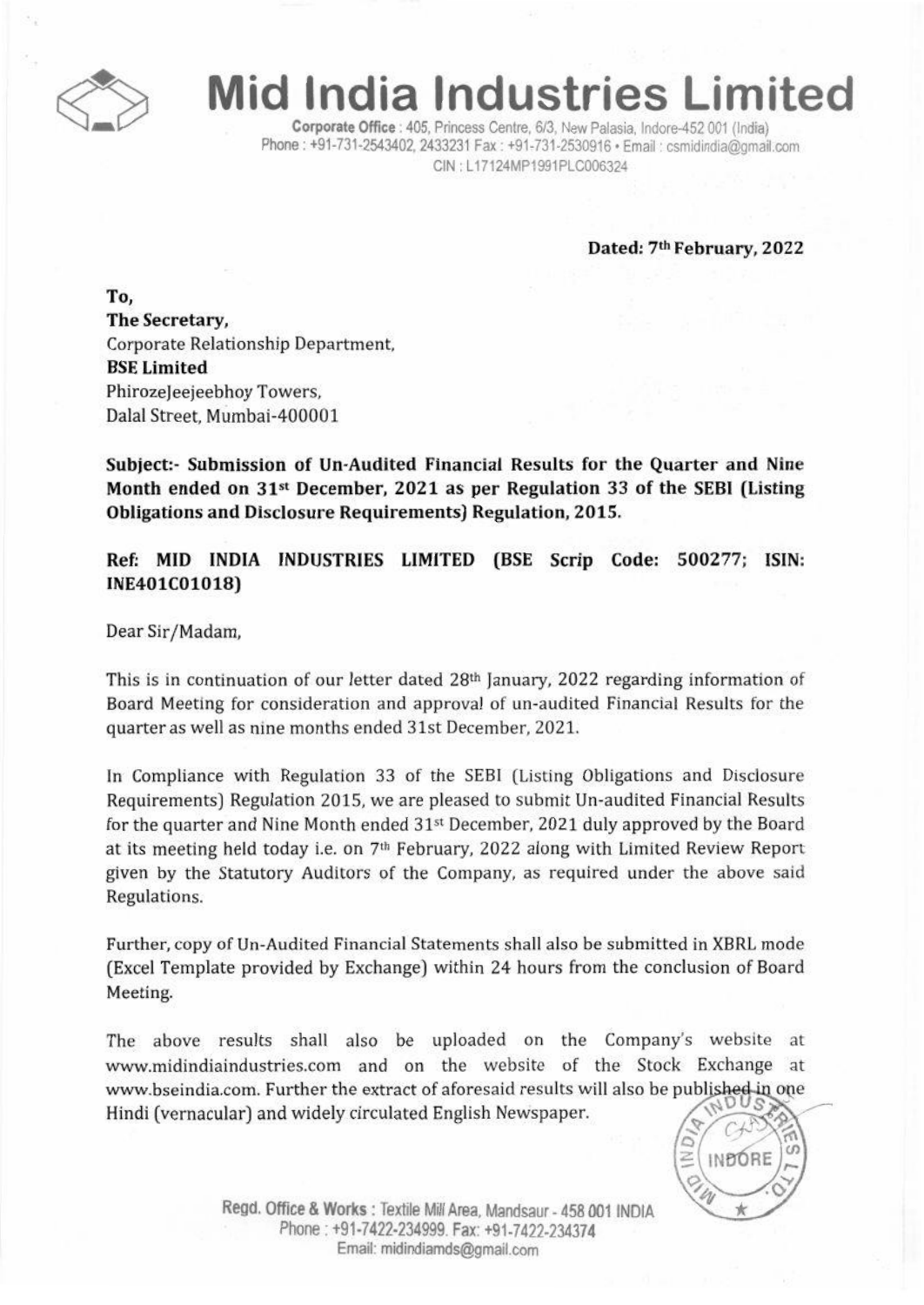

# **Mid India Industries Limited**

Corporate Office : 405, Princess Centre, 6/3, New Palasia, Indore-452 001 (India) Phone : +91-731-2543402, 2433231 Fax : +91-731-2530916 · Email : csmidindia@gmail.com CIN: L17124MP1991PLC006324

You are requested to take on record the above said financial results for your reference and record.

Thanking You, Yours faithfully,

### FOR MID INDIA INDUSTRIES LIMITED

Shailendra Agrawal Company Secretary ACS-25B19



Enclosure: Un-audited Financial Result for Quarter and Nine Month ended 31st December, 2021.

> Regd. Office & Works: Textile Mill Area, Mandsaur - 458 001 INDIA Phone: +91-7422-234999. Fax: +91-7422-234374 Email: midindiamds@gmail.com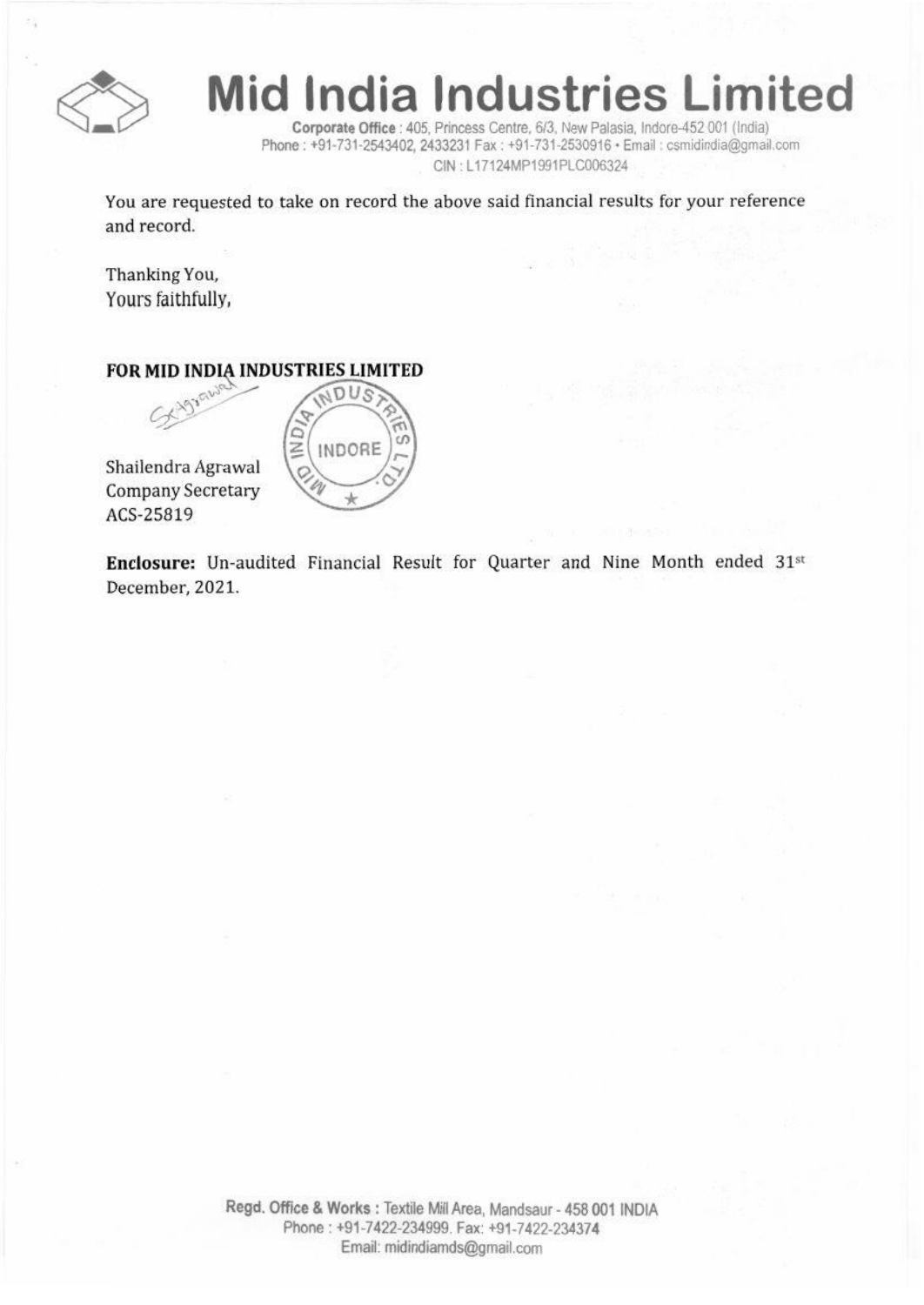## **MID INDIA INDUSTRIES LIMITED**

Registered office: Textile Mill Area, Mandsaur - 458 001 (INDIA)<br>CIN : L17124MP1991PLC0006324

Tel No. + 91 7422 405139, 234999, email: csmidindia@gmail.com, website: www.midindiaindustries.com

Statement of Unaudited Financial Results for the quarter and Nine Month ended 31st December 2021

|                     |                                                                                                                                  |                                |                                            |                                                  | (Amount in Lakhs except EPS)<br><b>Half Year Ended</b>               |                                                                  |                                                |  |
|---------------------|----------------------------------------------------------------------------------------------------------------------------------|--------------------------------|--------------------------------------------|--------------------------------------------------|----------------------------------------------------------------------|------------------------------------------------------------------|------------------------------------------------|--|
| $S_{\Gamma}$<br>No. | <b>Particulars</b>                                                                                                               |                                | Quarter Ended                              |                                                  |                                                                      | Year Ended                                                       |                                                |  |
|                     |                                                                                                                                  | 3 Month<br>Ended<br>31/12/2021 | Previous 3<br>Month<br>Ended<br>30/09/2021 | Corresponding 3<br>months ended<br>on 31/12/2020 | Year to date<br>figures for<br>current period<br>ended<br>31/12/2021 | Year to date<br>figures for<br>previous year<br>ended 31/12/2020 | <b>Previous Year</b><br>ended March<br>31 2021 |  |
|                     |                                                                                                                                  | Unaudited                      | Unaudited                                  | Unaudited                                        | <b>Unaudited</b>                                                     | Unaudited                                                        | Audited                                        |  |
| 1                   | Revenue from Operation                                                                                                           | 605.80                         | 143.33                                     | 18.81                                            | 945.29                                                               | 31.41                                                            | 164.68                                         |  |
| $\mathbf{II}$       | Other Income                                                                                                                     | 0.32                           | 0.35                                       | 0.37                                             | 1.01                                                                 | 1.30                                                             | 1.67                                           |  |
| Ш                   | Total Revenue (I + II)                                                                                                           | 606.12                         | 143.68                                     | 19.18                                            | 946.30                                                               | 32.71                                                            | 166.35                                         |  |
| IV                  | <b>Expenses</b>                                                                                                                  |                                |                                            |                                                  |                                                                      |                                                                  |                                                |  |
|                     | (a) Cost of materials consumed                                                                                                   |                                |                                            | ۰                                                | ٠                                                                    | ٠                                                                |                                                |  |
|                     | (b) Purchases of stock-in-trade                                                                                                  | 563.31                         | 135.27                                     | 12.19                                            | 885.85                                                               | 12.19                                                            | 137.46                                         |  |
|                     | (c) Changes in inventories of finished goods, work-in-                                                                           |                                | ı.                                         | s                                                |                                                                      |                                                                  |                                                |  |
|                     | progress and stock-in-trade                                                                                                      | (11.90)                        |                                            |                                                  | (11.90)                                                              |                                                                  |                                                |  |
|                     | (d) Employee benefits expense                                                                                                    | 2.48                           | 2.47                                       | 3.15                                             | 7.13                                                                 | 9.52                                                             | 14.02                                          |  |
|                     | (e) Finance Cost                                                                                                                 | z                              | ×.                                         | ¥,                                               | ¥                                                                    | s.                                                               | j.                                             |  |
|                     | Depreciation and Amortisation Expense<br>(f)                                                                                     | 6.18                           | 6.19                                       | 6.21                                             | 18.55                                                                | 18.63                                                            | 26.44                                          |  |
|                     | (g) Other expenses                                                                                                               | 4.60                           | 3.02                                       | 4.48                                             | 8.96                                                                 | 8.50                                                             | 13.97                                          |  |
|                     | <b>Total expenses (IV)</b>                                                                                                       | 564.67                         | 146.95                                     | 26.03                                            | 908.59                                                               | 48.84                                                            | 191.89                                         |  |
| v                   | Profit/ (Loss) before exceptional and and tax (III-IV)                                                                           |                                |                                            |                                                  |                                                                      |                                                                  |                                                |  |
|                     |                                                                                                                                  | 41.45                          | (3.27)                                     | (6.85)                                           | 37.71                                                                | (16.13)                                                          | (25, 54)                                       |  |
| VI                  | <b>Exceptional Items</b>                                                                                                         | 0.15                           | 0.08                                       | 0.09                                             | 0.33                                                                 | 0.51                                                             | 0.55                                           |  |
| VП                  | Profit before tax (V- VI)                                                                                                        | 41.60                          | (3.19)                                     | (6.76)                                           | 38.04                                                                | (15.62)                                                          | (24.99)                                        |  |
| VIII                | Tax expense:                                                                                                                     |                                |                                            |                                                  |                                                                      |                                                                  |                                                |  |
|                     | (1) Current tax                                                                                                                  | 5.93                           | $\sim$                                     | $\overline{a}$                                   | 5.93                                                                 | $\overline{a}$                                                   | ÷                                              |  |
| IX                  | (2) Deferred tax<br>Profit/(Loss) for the period from continuing                                                                 | ÷                              | $\sim$                                     | ÷                                                | ÷                                                                    | L                                                                | i.                                             |  |
|                     | operation (VII-VIII)                                                                                                             | 35.67                          | (3.19)                                     | (6.76)                                           | 32.11                                                                | (15.62)                                                          | (24.99)                                        |  |
| $\boldsymbol{\chi}$ | Profit/(Loss) from dis-continued operation                                                                                       | ×                              | $\overline{\phantom{a}}$                   | ٠                                                | $\mathbf{r}$                                                         | ٠                                                                | ×,                                             |  |
| XI                  | Tax expenses of discontinued operation                                                                                           | ٠                              | $\overline{a}$                             | ٠                                                | $\overline{a}$                                                       | ٠                                                                |                                                |  |
| XII                 | Profit/(Loss) from dis-continued operation after tax<br>$(X-XI)$                                                                 |                                | ü                                          |                                                  | z                                                                    |                                                                  |                                                |  |
| XIII                | Profit/(Loss) for the period (IX + XII)                                                                                          | 35.67                          | (3.19)                                     | (6.76)                                           | 32.11                                                                | (15.62)                                                          | (24.99)                                        |  |
| XIV <sub></sub>     | Other Comprehensive Income                                                                                                       |                                |                                            |                                                  |                                                                      |                                                                  |                                                |  |
|                     | A) (I)Items that will not be reclassified to Profit or<br>Loss                                                                   | z                              |                                            |                                                  |                                                                      |                                                                  |                                                |  |
|                     | (II) Income Tax relating to items that will not be                                                                               |                                |                                            |                                                  |                                                                      |                                                                  |                                                |  |
|                     | reclassified to Profit or Loss                                                                                                   |                                |                                            |                                                  |                                                                      |                                                                  |                                                |  |
|                     | B) (I) Items that will be reclassified to Profit or Loss<br>(II) Income Tax relating to items that will be                       | c                              | ٠                                          | ÷                                                | w                                                                    | a,                                                               | ۷                                              |  |
| XV                  | reclassified to Profit or Loss<br>Total Comprehensive Income for the period (XIII +<br>XIV) (Comprising Profit or Loss and other | u                              | ÷                                          |                                                  | ٠                                                                    |                                                                  |                                                |  |
| XVI                 | Comprehensive income for the period)<br>Paid-Up equity share capital (face value of Rs 10/-<br>each)                             | 35.67<br>1,630.00              | (3.19)<br>1,630.00                         | (6.76)<br>1,630.00                               | 32.11<br>1,630.00                                                    | (15.62)<br>1,630.00                                              | (24.99)<br>1,630.00                            |  |
| XVII                | Reserves (Excluding Revaluation Reserve)                                                                                         | ×,                             | ×.                                         | ÷                                                | ٠                                                                    | ٠                                                                | (2.158.97)                                     |  |
| XVIII               | Earnings per equity shares (for continuing                                                                                       |                                |                                            |                                                  |                                                                      |                                                                  |                                                |  |
|                     | operation):<br>(1) Basic (Rs)                                                                                                    | 0.22                           | (0.02)                                     | (0.04)                                           | 0, 20                                                                | (0.10)                                                           | (0.15)                                         |  |
|                     | (2) Diluted (Rs)                                                                                                                 | 0.22                           | (0.02)                                     | (0.04)                                           | 0.20                                                                 | (0.10)                                                           | (0.15)                                         |  |
|                     | XVIII Earnings per equity shares (for discontinued<br>operation):                                                                |                                |                                            |                                                  |                                                                      |                                                                  |                                                |  |
|                     | (1) Basic (Rs)                                                                                                                   | ¥                              | $\alpha$                                   | ×,                                               | $\scriptstyle\rm m$                                                  | ÷                                                                | ٠                                              |  |
|                     | (2) Diluted (Rs)                                                                                                                 | ×                              | $\frac{1}{2}$                              | $\alpha$                                         | ۰                                                                    | u,                                                               | $\scriptstyle\star$                            |  |
|                     | XVIII Earnings per equity shares (for discontinued and<br>continued operations):                                                 |                                |                                            |                                                  |                                                                      |                                                                  |                                                |  |
|                     | $(1)$ Basic $(Rs)$                                                                                                               | 0.22                           | (0.02)                                     | (0.04)                                           | 0.20                                                                 | (0.10)                                                           | (0.15)                                         |  |
|                     | (2) Diluted (Rs)                                                                                                                 | 0.22                           | (0.02)                                     | (0.04)                                           | 0.20                                                                 | (0.10)                                                           | (0.15)                                         |  |

Notes:

The above Un-audited financial Results for the Quarter and Nine month ended December 31, 2021 were reviewed and recommended by the Audit Committee and approved by the Board of Directors in it's moeting held on 7th February

ï

 $\overline{2}$ 2013 and other recognised accounting practices and policies to the extent applicable

 $\overline{3}$ 

The figures of the previous period / year have been re-stated re-grouped / re-arranged/ reclassified and / or recasted wherever found necessary<br>The Company has reported segment wise information as per Indian Accounting Sta  $\overline{4}$ 

The aforesaid Un-audited financial results will be uploaded on the Company's website www.midindiaindustries com and will also available on the website of the Stock Exchange  $\mathbf{S}$ i.e. www.bseindia.com for the benefit of shareholders and investors

6 Factory premises given on lease basis therefore no major impact of Covid-19 pandomic on the operation of the Comp

NDUS For and on behalf of the Bo INDORE smgh Chairman & Managing Director DIN: 01548011

Date: 7th February, 2022 Place: Indore (M.P.)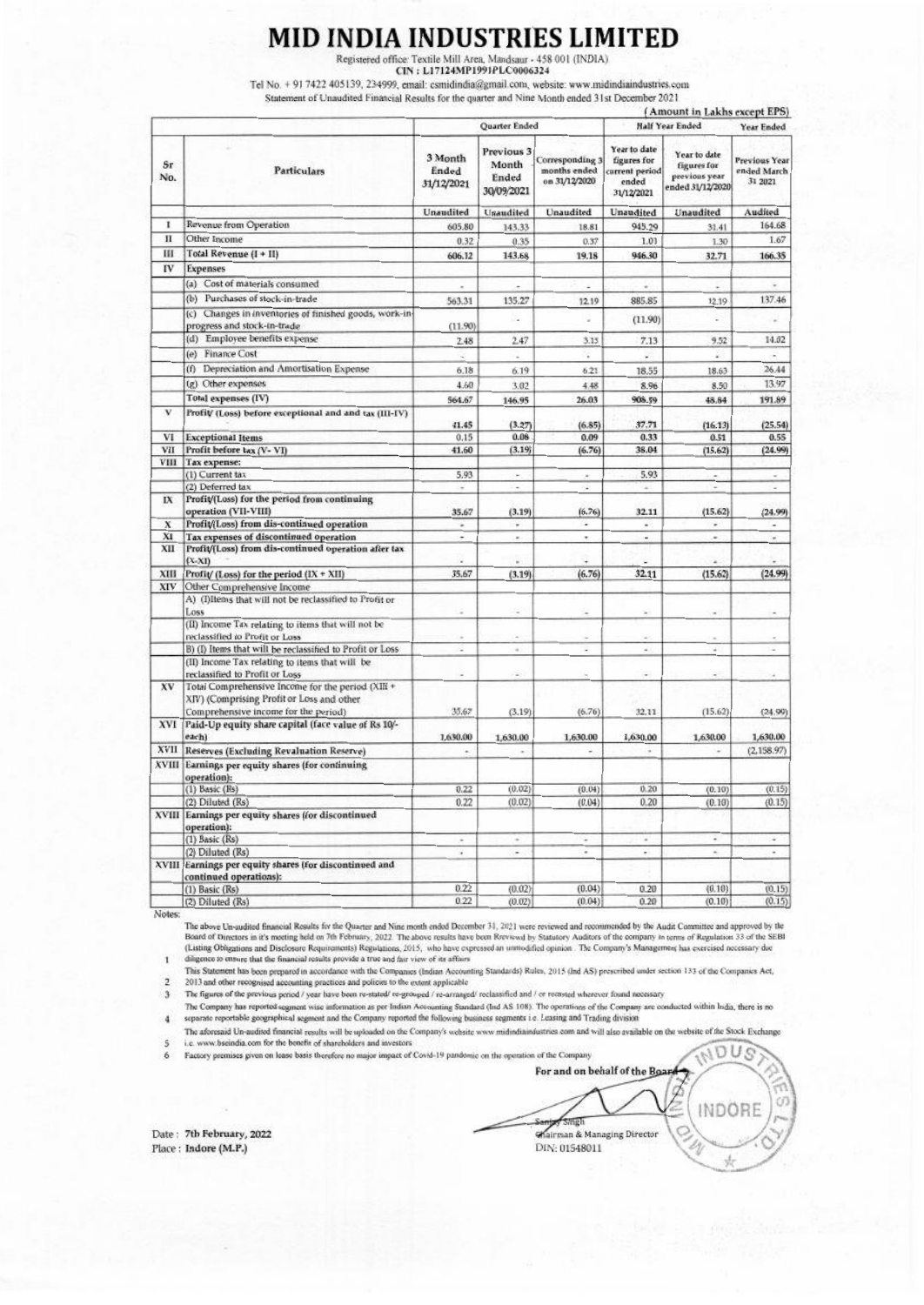## MID INDIA INDUSTRIES LIMITED

Registered office: Textile Mill Area, Mandsaur - 458 001 (INDIA)

CIN: L17124MP1991PLC0006324

Tel No. + 91 7422 405139, 234999, email: csmidindia@gmail.com, website: www.midindiaindustries.com

Reporting of Segment wise Revenue, Results and Capital Employed for quarter and nine month ended 31st December 2021

 $\lambda$ 

| Sr<br>No.    | <b>Particulars</b>                                          | Quarter Ended                  |                                                  |                                                                                   | <b>Nine Month Ended</b>                                                |                                                                           | <b>Year Ended</b>                              |
|--------------|-------------------------------------------------------------|--------------------------------|--------------------------------------------------|-----------------------------------------------------------------------------------|------------------------------------------------------------------------|---------------------------------------------------------------------------|------------------------------------------------|
|              |                                                             | 3 Month<br>Ended<br>31/12/2021 | Preceeding 3<br><b>Month Ended</b><br>30/09/2021 | <b>Corresponding</b><br>3 months<br>ended in the<br>previous year<br>(31/12/2020) | Year to date<br>figures for<br>current period<br>ended<br>(31/12/2021) | Year to date<br>figures for the<br>previous year<br>ended<br>(31/12/2020) | <b>Previous Year</b><br>ended March<br>31 2021 |
|              |                                                             | Unaudited                      | <b>Unaudited</b>                                 | Unaudited                                                                         | Unaudited                                                              | Unaudited                                                                 | Audited                                        |
| 1            | <b>Segment Revenue</b>                                      |                                |                                                  |                                                                                   |                                                                        |                                                                           |                                                |
|              | (A) Lease Rent                                              | 6.75                           | 6.75                                             | 6.30                                                                              | 20.25                                                                  | 18.90                                                                     | 25.65                                          |
|              | (B) Trading                                                 | 599.05                         | 136.58                                           | ×.                                                                                | 925.04                                                                 | 12.51                                                                     | 139.03                                         |
|              | (C) Others                                                  | u                              |                                                  | Ý.                                                                                |                                                                        | ÷                                                                         |                                                |
|              | <b>Gross Turnover (Turnover and inter segment transfer)</b> | 605.80                         | 143.33                                           | 6.30                                                                              | 945.29                                                                 | 31.41                                                                     | 164.68                                         |
|              | Less inter segment Revenue                                  |                                |                                                  | ÷                                                                                 |                                                                        | ۰                                                                         |                                                |
|              | <b>Tatal Income from operation</b>                          | 605.80                         | 143.33                                           | 6.30                                                                              | 945.29                                                                 | 31.41                                                                     | 164.68                                         |
| $\mathbf{z}$ | <b>Segment Results</b>                                      |                                |                                                  |                                                                                   |                                                                        |                                                                           |                                                |
|              | (A) Lease Rent                                              | 0.57                           | 0.56                                             | 0.09                                                                              | 1.70                                                                   | 0.27                                                                      | (0.79)                                         |
|              | (B) Trading                                                 | 35.73                          | 1.31                                             | ×.                                                                                | 39.18                                                                  | 0.32                                                                      | 1.57                                           |
|              | (C) Others                                                  |                                |                                                  |                                                                                   |                                                                        |                                                                           |                                                |
|              | <b>Total Segment Profit Before Tax</b>                      | 36.30                          | 1.87                                             | 0.09                                                                              | 40.88                                                                  | 0.59                                                                      | 0.78                                           |
|              | <b>Finance Cost</b>                                         | ×.                             | ×.                                               | k.                                                                                | ×                                                                      | ٠                                                                         | $\overline{\phantom{a}}$                       |
|              | Other Unallocable Expenditure net of Unallocable Income     | (5.30)                         | 5.06                                             | 6.84                                                                              | 2.84                                                                   | 16.21                                                                     | 25.77                                          |
|              | Profit/(loss)Before Tax                                     | 41.60                          | (3.19)                                           | (6.75)                                                                            | 38.04                                                                  | (15.62)                                                                   | (24.99)                                        |
|              | Current tax                                                 | 5.93                           | u,                                               | W.                                                                                | 5.93                                                                   | ×                                                                         | ¥                                              |
|              | Deferred tax                                                | ÷                              |                                                  |                                                                                   |                                                                        |                                                                           |                                                |
|              | <b>Profit After Tax</b>                                     | 35.67                          | (3.19)                                           | (6.75)                                                                            | 32.11                                                                  | (15.62)                                                                   | (24.99)                                        |
| 3            | <b>Segment Assets</b>                                       |                                |                                                  |                                                                                   |                                                                        |                                                                           |                                                |
|              | (A) Lease Rent                                              | ٠                              | ÷                                                | ×.                                                                                | ÷.                                                                     | ×.                                                                        | ×                                              |
|              | (B) Trading                                                 |                                | ó,                                               |                                                                                   |                                                                        |                                                                           |                                                |
|              | (C) Unalocable<br><b>Total Segment assets</b>               | 821.88<br>821.88               | 643.24<br>643.24                                 | 673.37<br>673.37                                                                  | 821.88<br>821.88                                                       | 673.37<br>673.37                                                          | 484.01<br>484.01                               |
|              |                                                             |                                |                                                  |                                                                                   |                                                                        |                                                                           |                                                |
| 4            | <b>Segment Liabilities (External Liabilities)</b>           |                                |                                                  |                                                                                   |                                                                        |                                                                           |                                                |
|              | (A) Lease Rent                                              | ٠                              | $\sim$                                           | ٠                                                                                 | ٠                                                                      |                                                                           | $\omega$                                       |
|              | (B) Trading                                                 |                                |                                                  |                                                                                   |                                                                        |                                                                           |                                                |
|              | (C) Unalocable                                              | 1,318.75                       | 1,175.77                                         | 1,192.97                                                                          | 1,318.75                                                               | 1,192.97                                                                  | 1,012.98                                       |
|              | <b>Total Segment Liabilities</b>                            | 1,318.75                       | 1,175.77                                         | 1,192.97                                                                          | 1,318.75                                                               | 1,192.97                                                                  | 1,012.98                                       |
| 5            | Capital employed                                            |                                |                                                  |                                                                                   |                                                                        |                                                                           |                                                |
|              | (A) Lease Rent                                              | ×,                             | $\overline{\phantom{a}}$                         | ÷.                                                                                | $\overline{\phantom{a}}$                                               | $\frac{1}{2}$                                                             | $\alpha$                                       |
|              | (B) Trading                                                 | u                              |                                                  |                                                                                   |                                                                        |                                                                           |                                                |
|              | (C) Unalocable                                              | (496.87)                       | (532.53)                                         | (519.61)                                                                          | (496.87)                                                               | (519.61)                                                                  | (528.97)                                       |
|              | <b>Total Capital Employed</b>                               | (496.87)                       | (532.53)                                         | (519.61)                                                                          | (496.87)                                                               | (519.61)<br>WDUS                                                          | (528.97)                                       |

Date: 7th February, 2022 Place: Indore (M.P.)

MID INDIA INBUSTRIES NMITED Sanjag Singh Chirman & Managing Director DIN: 01548011

ä  $\overline{z}$ 

INDORE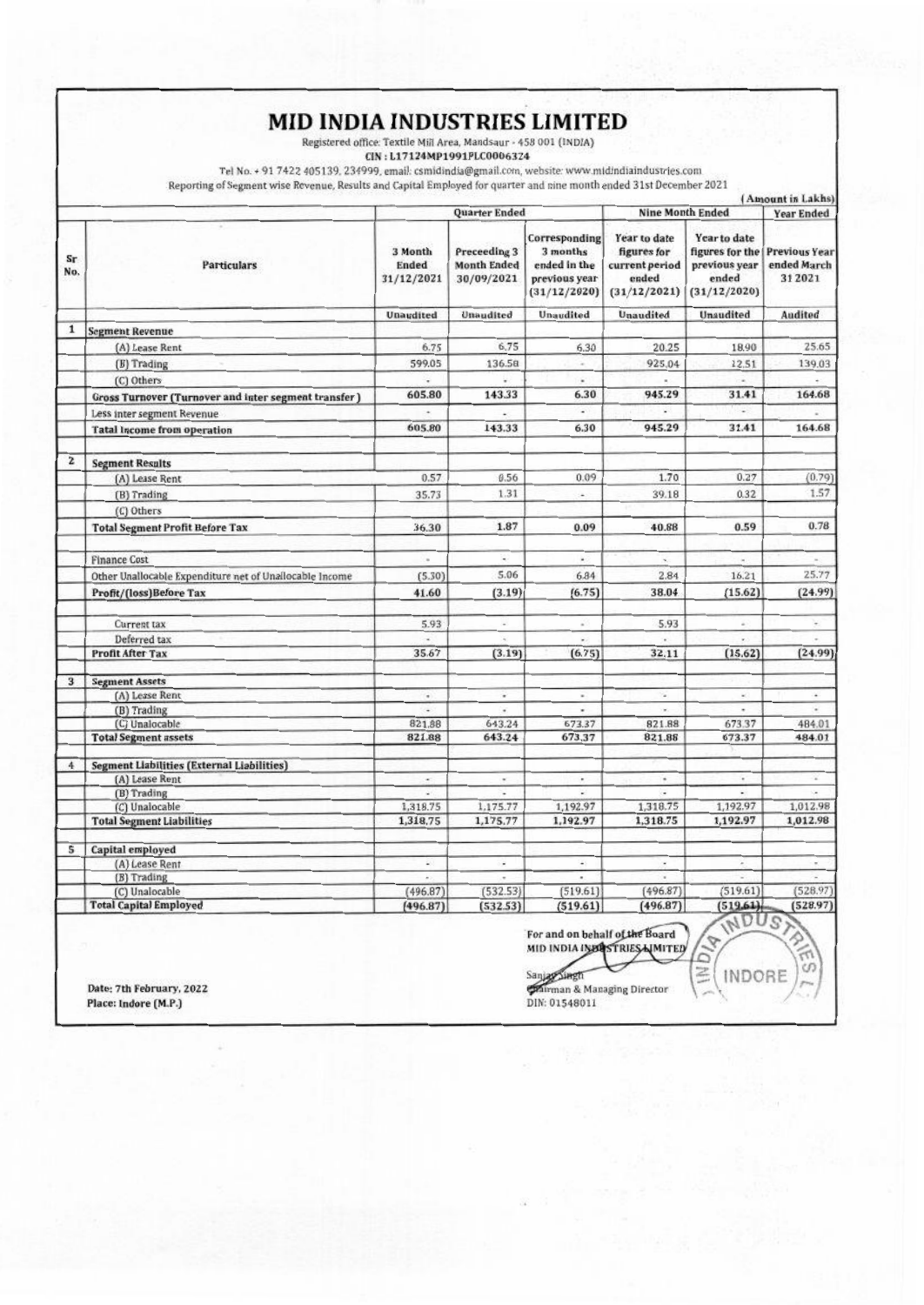

9 206, TBC Tower, Geeta Bhawan Square, A.B. Road, Indore - 452 001 (M.P.) ~ 0731 2511251.4260037  $\boxtimes$  mail@atmassociates in ® www.atmassocates.m

Independent Auditor's Review Report on the Quarterly and Year to Date Unaudited Standalone Financial Results of the Company Pursuant to the Regulation 33 of the SEBI (Listing Obligations and Disclosure Requirements) Regulations,  $2015$ , as amended

The Board of Directors, Mid India Industries Limited

We have reviewed the accompanying statement of unaudited standalone financial results ("the Statements") of M/s. MID INDIA INDUSTRIES LIMITED, ("the Company") for the quarter ended on 31<sup>st</sup> December 2021 and year to date from April 01, 2021 to December 31, 2021, attached herewith, being submitted by the Company pursuant to the Regulation 33 of the SEB1 (Listing Obligations and Disclosure Requirements) Regulations, 2015 as amended (Listing Regulations).

This statement is the responsibility of the Company's Management and has been approved by the Board of Directors has been prepared in accordance with the recognition and measurement principles laid down in India Accounting Standard 34 (IND AS 34) "Interim Financial Reporting" prescribed under section 133 of Companies act 2013 as amended, read with relevant rules there under and other accounting principles generally accepted in India. Our responsibility is to issue a report on these financial statements based on our review.

We conducted our review in accordance with the Standard on Review Engagement (SRE). 2410, "Review of Interim Financial Information Performed by the Independent Auditors of the Entity" issued by the Institute of Chartered Accountants of India. This standard requires that we plan and perform the review to obtain moderate assurance limited primarily to inquiries of company personnel and analytical procedures applied to the financial data and thus provide less assurance than an audit conducted in accordance with the generally accepted auditing standards, the objective of which is expression of an opinion regarding the financial statements taken as whole. We have not performed an audit and accordinglv, we do not express an audit opinion.

Based on our review conducted as above. nothing has come to our attention except mention below that causes us to believe that the accompanying statements of unaudited financial results prepared in accordance with applicable Indian Accounting Standards ("Ind AS") prescribed under section 133 of the Companies Act, 2013 read with relevant rules issued there under other recognized accounting practices and policies has not disclosed the information required to be disclosed in terms of Listing Regulations, as amended from time to time, including the manner in which it is to be disclosed, or that it contains any material misstatement.

. ~...:\_--~j